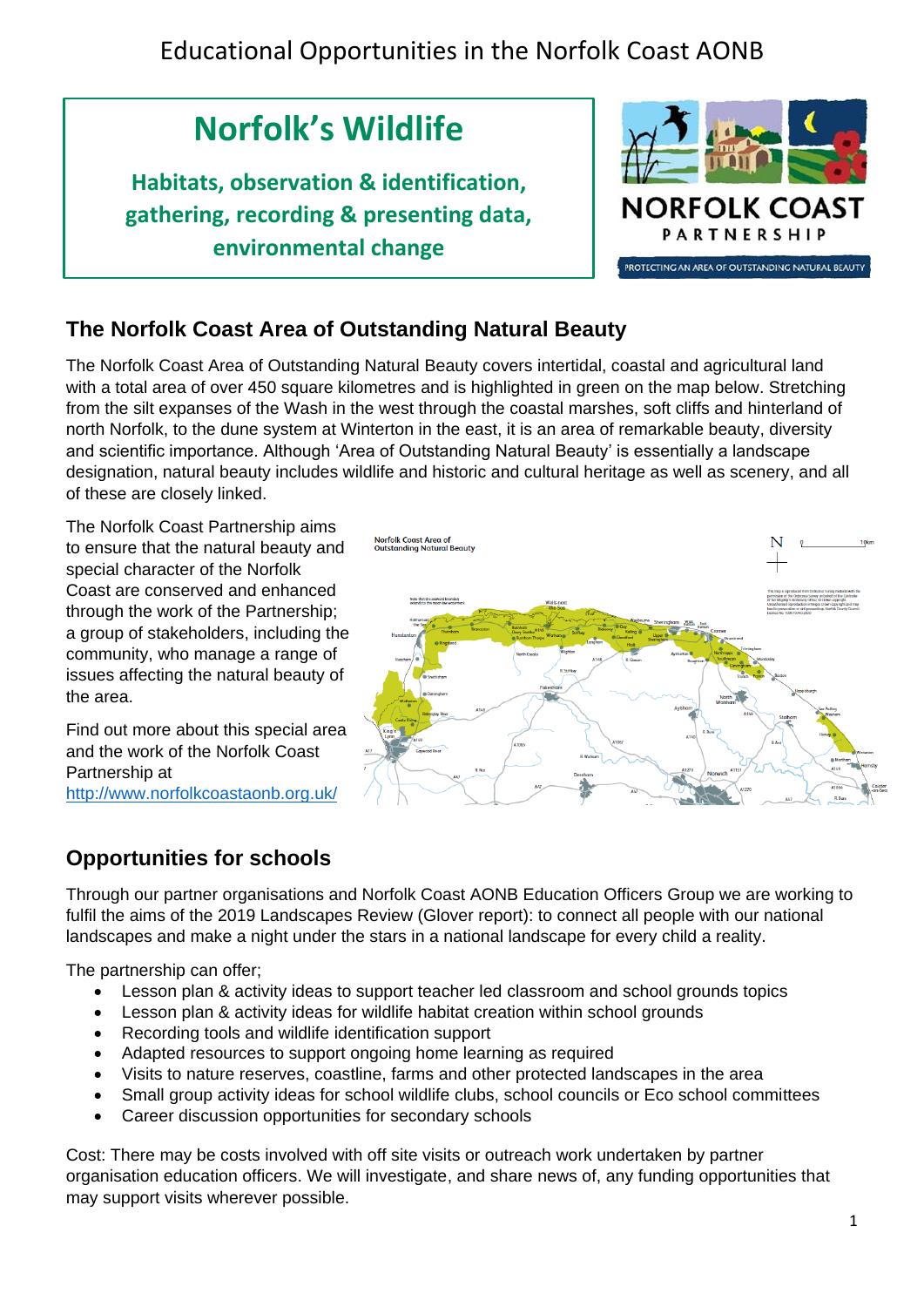#### **Wildlife surveying in your school grounds.**

Activities which can be adapted as appropriate for carrying out a biodiversity audit in your school grounds;

- Discuss the term wildlife create definitions for plants and animals (e.g. finds own food, builds own home, plant that grows without human intervention – leading perhaps to the 'what is a weed' debate?) Key words: native, habitat, natural, eco-system, environment, biodiversity
- Scientists and naturalists have kept records of wild plant and animal populations for many years and studied the changes. Discuss what we can learn from this data collected. Key words: data, population, climate change, urbanisation, endangered, monitoring, survey It's not all negative – monitoring and habitat improvement success stories in Norfolk include [NWT\\_marsh](https://www.norfolkwildlifetrust.org.uk/wildlife-in-norfolk/species-explorer/birds/marsh-harrier)[harrier](https://www.norfolkwildlifetrust.org.uk/wildlife-in-norfolk/species-explorer/birds/marsh-harrier) and spoonbills [Holkham\\_spoonbills](https://www.holkham.co.uk/blog/post/the-spoonbill-a-holkham-success-story)
- Find and make a copy, or create a simple version, of your school grounds. See example below:



• Work in small groups to carry out a wildlife survey / biodiversity audit of your school grounds. Divide your school plan into the same number of sections as you have groups and introduce a simple colour coding e.g. red = no wild plants or animals, orange = some wild plants or animals, green = lots of wild plants or animals.

Ask pupils to shade their school plan section according to what they find in that area.

- Each group should also list species found using age appropriate spotter sheets and ID guides (some of which can be downloaded via the links below in this document) and take photos as evidence and for identification use later.
- Come back together as a class, reassemble your school site plan using each colour coded section. How closely does the result match your wildlife area predictions? Carry out any further species identification required using ID keys or iSpot (see below).
- Each group can present their findings in an age/ability appropriate way. Some suggestions are; Bar graphs and pie charts. These can be drawn

by hand or created with Excel database sheets. Group presentations using their photos and findings to highlight areas most suited for wildlife.



• Submit your records using one of the methods listed below and your data will be included in vital records for the future. Do send us some photos of your work to [aonb@norfolk.gov.uk](mailto:aonb@norfolk.gov.uk) as we'd love to know how your audit went. Consider how you can make improvements to your school grounds to benefit wildlife.



What are their reasons for these predictions? Do they include: finding food or water, shelter, less disturbance by people?

Introduce the concept of food chains and webs as appropriate.

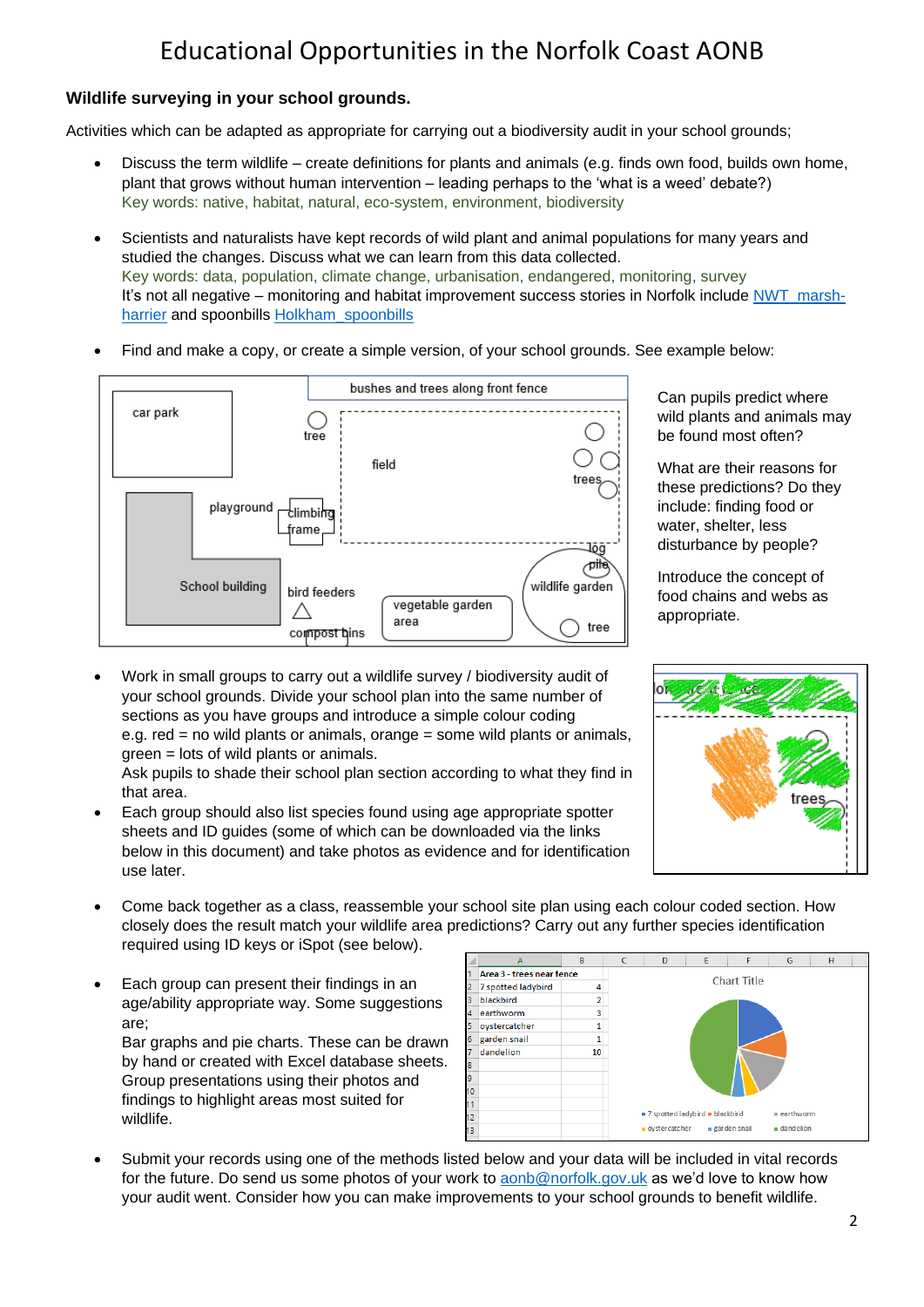# **Resources for Norfolk's Wildlife Project**

Local land managers, along with the Norfolk Coast Partnership, have established the North Norfolk Coastal Group to coordinate conservation activities in the region. Their aim is to record and collate detailed wildlife and habitat information with a Biodiversity Audit in partnership with a team of experts at the University of East Anglia. The audit aims to provide a comprehensive analysis of the range of species in the area, defining their importance, and identifying their habitat requirements. The Norfolk Coast Group are very keen for children, young adults and their teachers to engage with the audit, and the project lends itself to a wide range of STEM topics.



Our partner organisations have a wealth of fantastic environmental education resources and skilled education officers providing excellent on-site visits to coastal areas as well as outreach work in schools in person or online. In addition, land managers taking part in the Biodiversity Audit are keen for links to schools to share wildlife and habitat information and sightings with.

### **Lesson and activity ideas**

| <b>Key Stage</b> | Organisation                                             | Resource title and activity overview                                                                                                                                                                                              | Link                                                                                                                                                                                 |
|------------------|----------------------------------------------------------|-----------------------------------------------------------------------------------------------------------------------------------------------------------------------------------------------------------------------------------|--------------------------------------------------------------------------------------------------------------------------------------------------------------------------------------|
| All              | Norfolk Wildlife<br>Trust                                | Make a pooter                                                                                                                                                                                                                     | https://www.norfolkwildlifetrust.org.<br>uk/documents/downloads/activity-<br>sheets/pooter.aspx                                                                                      |
| All              | Norfolk Wildlife<br>Trust                                | Bee identification                                                                                                                                                                                                                | https://www.norfolkwildlifetrust.org.<br>uk/documents/downloads/spotter-<br>sheets/beeidsheet.aspx                                                                                   |
| 1&2              | <b>RSPB</b>                                              | Downloadable spotter sheets for<br>minibeasts, birds, mammals and plants                                                                                                                                                          | https://www.rspb.org.uk/fun-and-<br>learning/for-teachers/lesson-plans-<br>and-supporting-resources/spot-it/                                                                         |
| All              | <b>RSPB</b>                                              | Do a Wildlife Survey - with links to<br>current species specific surveys                                                                                                                                                          | https://www.rspb.org.uk/fun-and-<br>learning/for-families/family-wild-<br>challenge/activities/do-a-wildlife-<br>survey/                                                             |
| All              | Norfolk Wildlife<br><b>Trust</b>                         | Wildlife survey forms<br>The Wildlife Information Service can help<br>with identification. If you spot an animal<br>or plant and don't know what it is, take a<br>photograph of it and email:<br>wild@norfolkwildlifetrust.org.uk | https://www.norfolkwildlifetrust.org.<br>uk/wildlife-in-norfolk/wildlife-<br>information-service/surveying-<br>wildlife/surveying-<br>invertebrates#TabsSurveying TabSur<br>veyforms |
| Primary          | <b>National Trust</b>                                    | Make a bug trap (short video)                                                                                                                                                                                                     | https://youtu.be/SrTZ4-nVidg                                                                                                                                                         |
| Primary          | <b>National Trust</b>                                    | Nature and wildlife learning resources<br>including spotter sheets and images of<br>plants and minibeasts.                                                                                                                        | https://www.nationaltrust.org.uk/rai<br>nham-hall/features/nature-and-<br>wildlife-learning-resources                                                                                |
| All              | <b>Norfolk</b><br>Biodiversity<br>Information<br>Service | Download their recording spreadsheet to<br>submit your class wildlife sightings.                                                                                                                                                  | http://www.nbis.org.uk/submitting-<br>your-records                                                                                                                                   |
| All              | iSpot                                                    | Identification keys and quizzes. Submit<br>photos of sightings for identification by<br>experts.                                                                                                                                  | https://www.ispotnature.org/                                                                                                                                                         |
| All              | <b>LEAF (Linking</b><br>Environment<br>and Farming)      | Farmer Time - Free fortnightly video calls<br>between farmers and classrooms.                                                                                                                                                     | https://leafuk.org/farmertime/home                                                                                                                                                   |